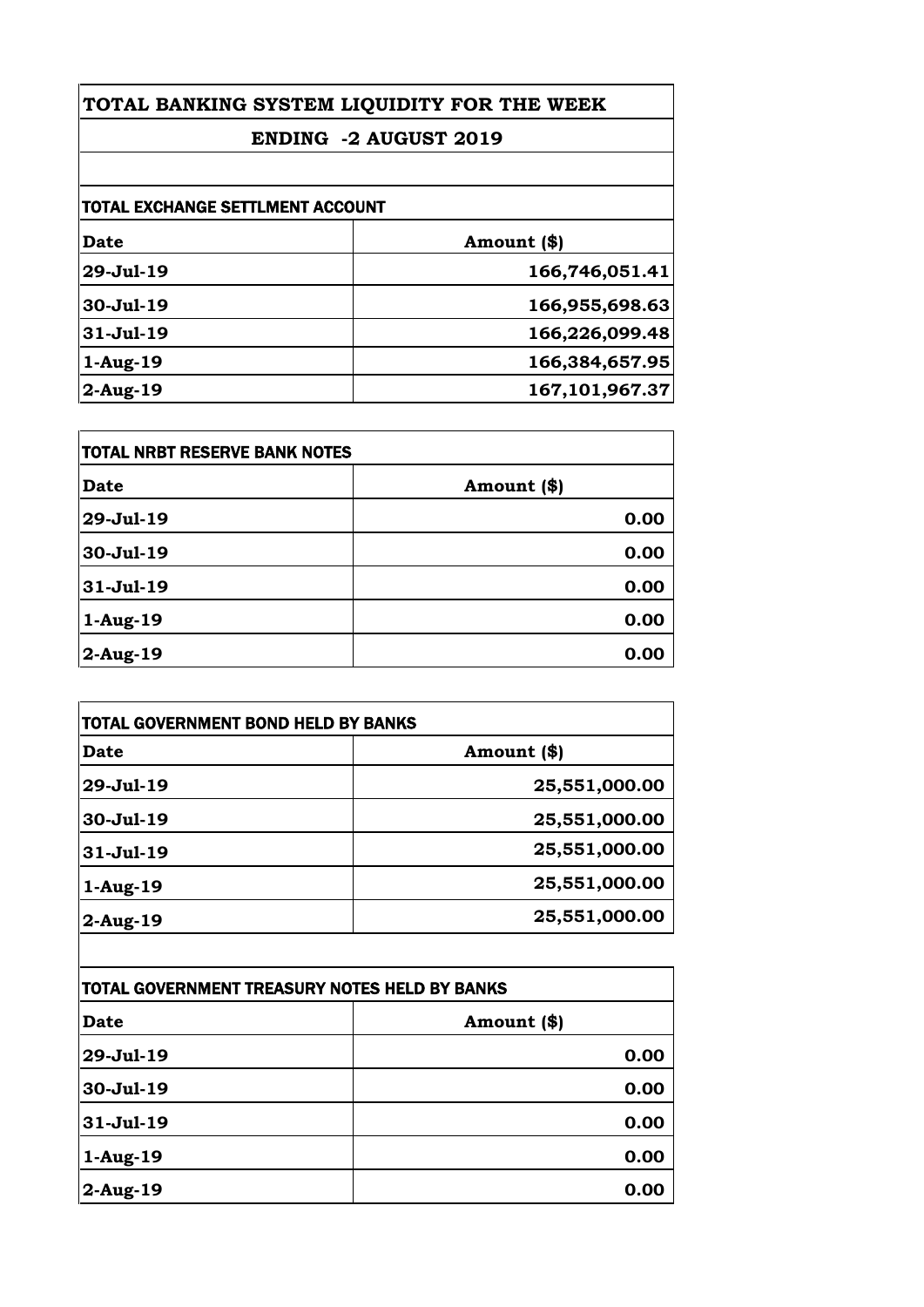## **ENDING -9 AUGUST 2019**

| <b>TOTAL EXCHANGE SETTLMENT ACCOUNT</b> |                   |
|-----------------------------------------|-------------------|
| Date                                    | Amount (\$)       |
| 5-Aug-19                                | 165,202,271.37    |
| $6$ -Aug-19                             | 165, 102, 271.37  |
| $7 - Aug-19$                            | 165,928,443.62    |
| 8-Aug-19                                | 167,571,608.50    |
| 9-Aug-19                                | 165, 146, 230. 52 |

| <b>TOTAL NRBT RESERVE BANK NOTES</b> |             |
|--------------------------------------|-------------|
| <b>Date</b>                          | Amount (\$) |
| 5-Aug-19                             | 0.00        |
| 6-Aug-19                             | 0.00        |
| 7-Aug-19                             | 0.00        |
| 8-Aug-19                             | 0.00        |
| 9-Aug-19                             | 0.00        |

| Date        | Amount (\$)   |
|-------------|---------------|
| 5-Aug-19    | 25,551,000.00 |
| $6$ -Aug-19 | 25,551,000.00 |
| $7-Aug-19$  | 25,551,000.00 |
| 8-Aug-19    | 25,551,000.00 |
| 9-Aug-19    | 25,551,000.00 |

| <b>TOTAL GOVERNMENT TREASURY NOTES HELD BY BANKS</b> |             |
|------------------------------------------------------|-------------|
| <b>Date</b>                                          | Amount (\$) |
| 5-Aug-19                                             | 0.00        |
| $6$ -Aug-19                                          | 0.00        |
| 7-Aug-19                                             | 0.00        |
| 8-Aug-19                                             | 0.00        |
| 9-Aug-19                                             | 0.00        |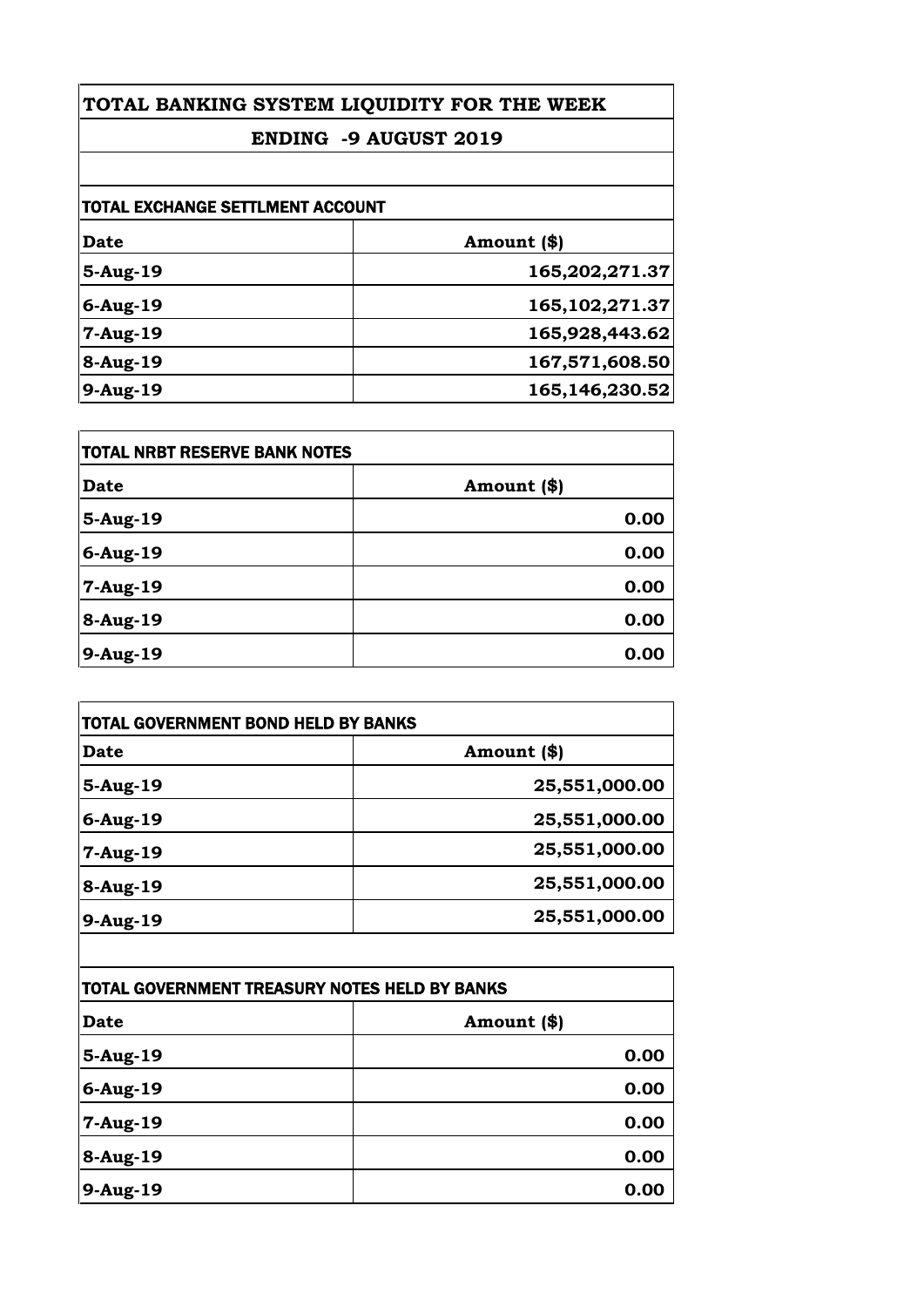## **ENDING -16 AUGUST 2019**

| <b>TOTAL EXCHANGE SETTLMENT ACCOUNT</b> |                |
|-----------------------------------------|----------------|
| <b>Date</b>                             | Amount (\$)    |
| 12-Aug-19                               | 167,269,252.29 |
| 13-Aug-19                               | 164,725,109.93 |
| 14-Aug-19                               | 161,848,433.22 |
| 15-Aug-19                               | 161,474,410.29 |
| 16-Aug-19                               | 161,511,688.57 |

| TOTAL NRBT RESERVE BANK NOTES |             |
|-------------------------------|-------------|
| <b>Date</b>                   | Amount (\$) |
| 12-Aug-19                     | 0.00        |
| 13-Aug-19                     | 0.00        |
| 14-Aug-19                     | 0.00        |
| 15-Aug-19                     | 0.00        |
| 16-Aug-19                     | 0.00        |

| Amount (\$)<br>25,551,000.00 |
|------------------------------|
|                              |
|                              |
| 25,551,000.00                |
| 25,551,000.00                |
| 25,551,000.00                |
| 25,551,000.00                |
|                              |

| TOTAL GOVERNMENT TREASURY NOTES HELD BY BANKS |             |
|-----------------------------------------------|-------------|
| <b>Date</b>                                   | Amount (\$) |
| 12-Aug-19                                     | 0.00        |
| 13-Aug-19                                     | 0.00        |
| 14-Aug-19                                     | 0.00        |
| 15-Aug-19                                     | 0.00        |
| 16-Aug-19                                     | 0.00        |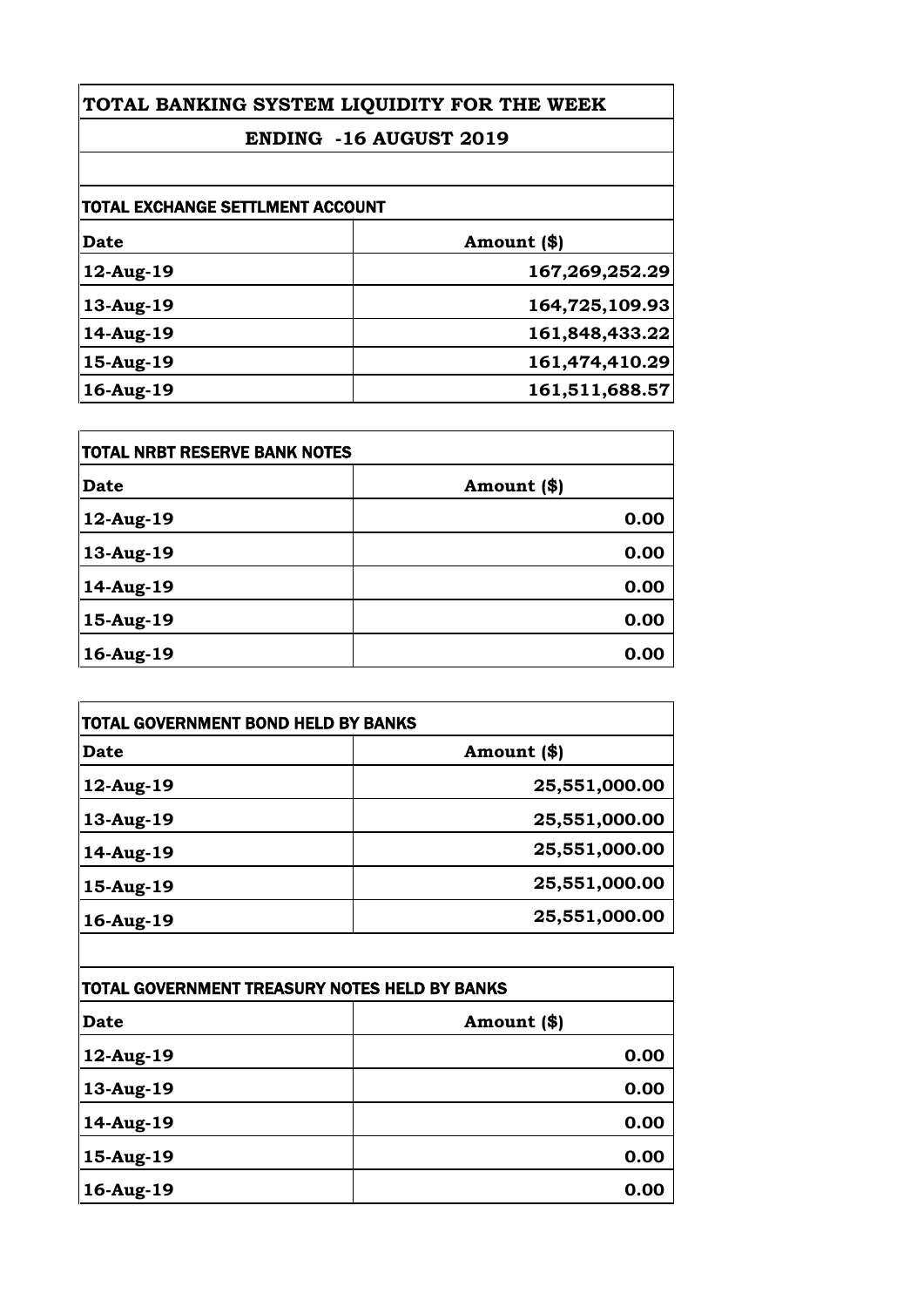## **ENDING -23 AUGUST 2019**

| Amount (\$)    |
|----------------|
| 163,140,903.05 |
| 162,429,020.96 |
| 164,121,672.34 |
| 166,365,934.07 |
| 171,385,004.37 |
|                |

| <b>TOTAL NRBT RESERVE BANK NOTES</b> |             |
|--------------------------------------|-------------|
| <b>Date</b>                          | Amount (\$) |
| 19-Aug-19                            | 0.00        |
| 20-Aug-19                            | 0.00        |
| 21-Aug-19                            | 0.00        |
| 22-Aug-19                            | 0.00        |
| 23-Aug-19                            | 0.00        |

| <b>TOTAL GOVERNMENT BOND HELD BY BANKS</b> |               |
|--------------------------------------------|---------------|
| Date                                       | Amount (\$)   |
| 19-Aug-19                                  | 25,551,000.00 |
| 20-Aug-19                                  | 25,551,000.00 |
| $21$ -Aug-19                               | 25,551,000.00 |
| $22$ -Aug-19                               | 25,551,000.00 |
| 23-Aug-19                                  | 25,551,000.00 |

| TOTAL GOVERNMENT TREASURY NOTES HELD BY BANKS |             |
|-----------------------------------------------|-------------|
| Date                                          | Amount (\$) |
| 19-Aug-19                                     | 0.00        |
| 20-Aug-19                                     | 0.00        |
| 21-Aug-19                                     | 0.00        |
| 22-Aug-19                                     | 0.00        |
| 23-Aug-19                                     | 0.00        |